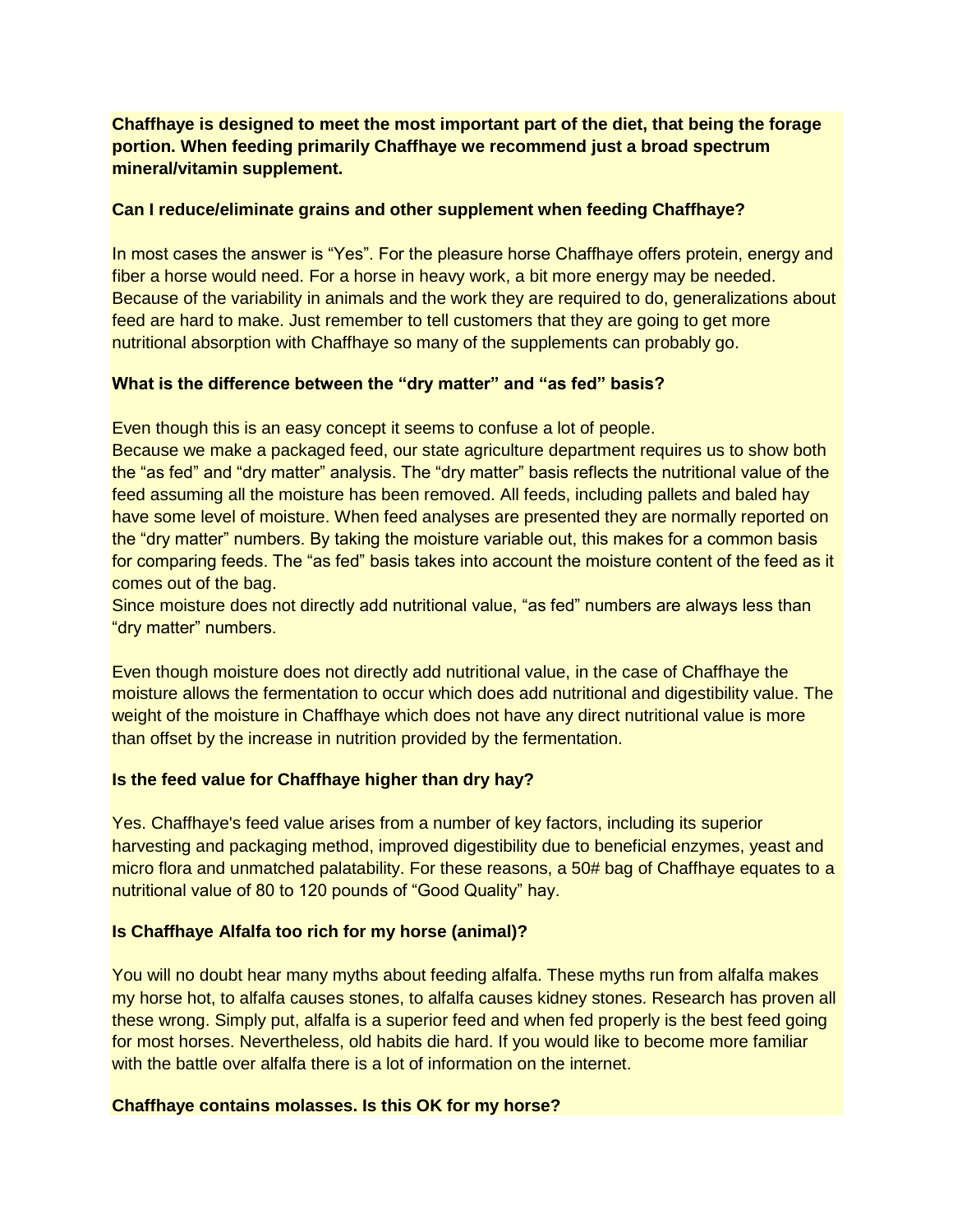Molasses is added to Chaffhaye for the sole purpose of initiating a beneficial fermentation process in the forage. Applied in an amount of no more than three table spoons per 50 pound bag, its relative percentage vis-à-vis the natural plant sugar is negligible. In fact, all of the added molasses is converted in the fermentation process to beneficial acids. The Chaffhaye process results in our alfalfa product having about 6% residual sugars and our grass product having about 4% residual sugars on a dry matter basis. This is far below conventional hay or pasture. Chaffhaye Alfalfa and Chaffhaye Grass are considered low starch/sugar feeds.

### **Is Chaffhaye OK for my horse that is prone to Laminitis?**

Laminitis (founder) is an inflammation and/or weakening of the connection between the coffin bone and the hoof wall in a horse. This can cause severe pain and even death. Laminitis can be caused by a number of metabolic and physical factors. Simply put high sugar/starch diets contribute to the severity of the condition. Therefore it is recommended that laminitic horses be fed a low sugar/starch feed. Chaffhaye Grass is the perfect feed for these horses. Even though Chaffhaye Alfalfa is lower in sugar/starch than regular baled alfalfa, some vets prefer not to use alfalfa at all. But with the reduced sugar/starch content (thanks to the fermentation) a bit of the Chaffhaye Alfalfa mixed with the Chaffhaye Grass is fine.

### **I found white patches on my Chaffhaye. What is this?**

These patches have the texture and taste of yogurt, and are actually 'colonies' of yeast created as a by-product in the beneficial Fermentation process. All bags have the yeast cultures. It's a random event as to whether they grow large enough to actually be visible. These yeast cultures actually aid in the digestion of certain nutrients and are generally readily eaten by the animal. Some people are concerned that the calcium to phosphorus ratio in alfalfa is high. Studies have shown that yeast increases the phosphorus absorption in horses and better balances this ratio. Most people just mix the yeast spots in with the other Chaffhaye. If for some reason people do not want to feed the yeast spots they can just throw them out. Most yeast spots would cover less than one pound of product and we usually have at least 52 lbs. in each bag. They can throw out the yeast spot and still get their 50 lbs. But they are throwing out a good thing.

Mold can form if the Chaffhaye bag has been torn for some period of time and air and additional moisture has been introduced. Mold will have a brownish-gray look with a bad smell. Smell is actually your best guide.

Yeast has no smell or a very faint sweet smell while mold has a bad smell. There is no oxygen in a sealed bag of Chaffhaye. Mold can not grow without of oxygen. Our experience has shown that even a hole in the bag that has been there for sometime is not a guarantee that the product will go bad. We see bags all the time that have had a tear for over six months and the product is still fine. We certainly don't recommend feeding a bag with a hole but we feed these to test horses all the time with no problems. Again, if it smells good it is good.

#### **What is the shelf life of Chaffhaye in unopened bag? Once opened?**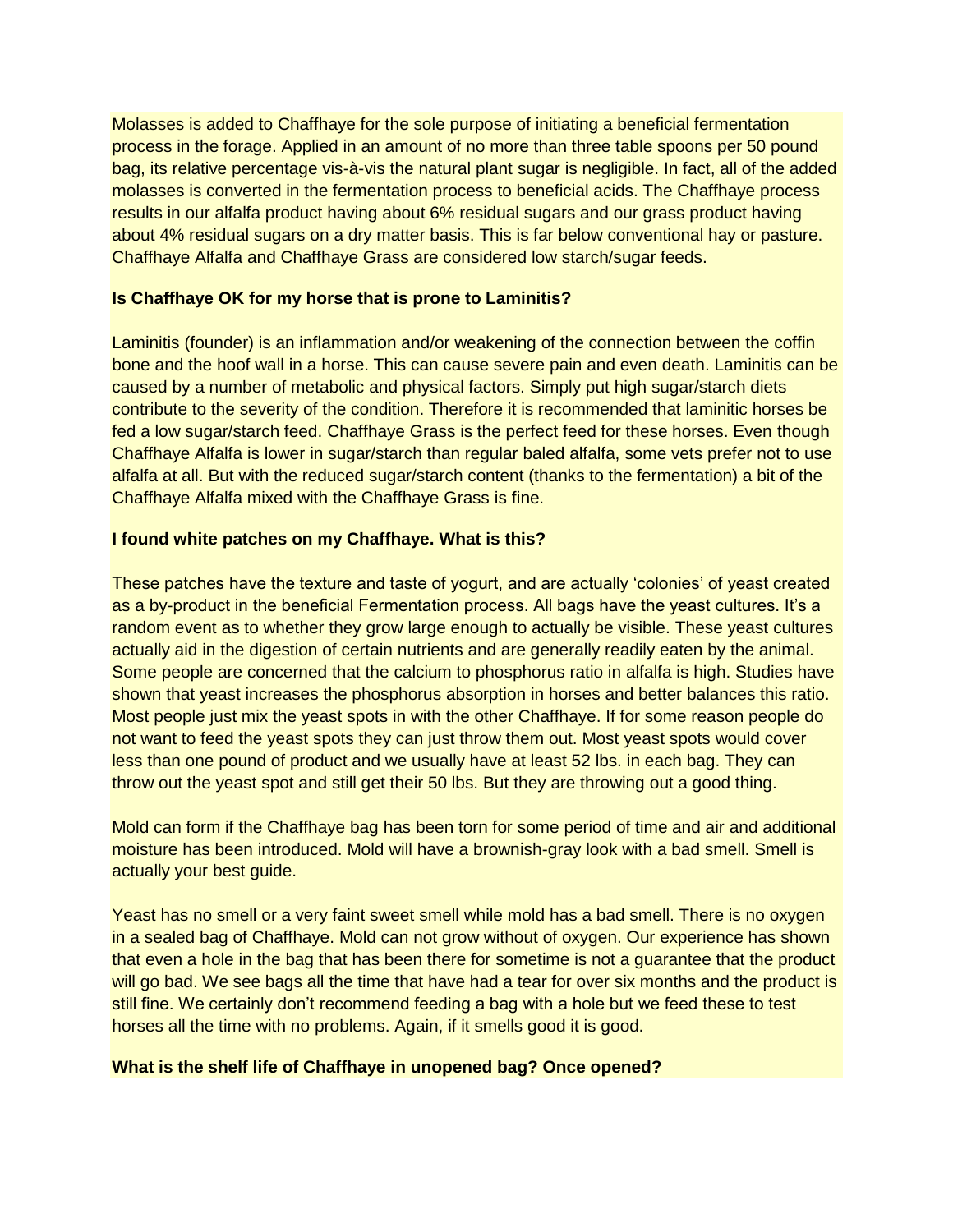Unopened in its air-tight package, Chaffhaye will remain preserved and fresh for at least 2 years. This 16 months guarantee has more to do with the bag than the product. Our Chaffhaye bag manufacturer guarantees the bags to hold up two years when stored outside. Chaffhaye itself, if the bag stays intact, is good almost forever. We have tested Chaffhaye that is over 4 years old. The nutritional value of that 4 year old bag was no different from tests run on new production. Therefore the nutritional value of Chaffhaye does not drop with time. Once opened, Chaffhaye acts like any fresh product. By opening the bag, the forage becomes exposed to oxygen and begins to lose its freshness. As a guide, Chaffhaye will remain fresh for 7 to 14 days, depending on weather conditions. For this reason, an opened bag should be stored out of the sun and re-closed to prolong freshness.

# **Will Chaffhaye make my horse "hot" or "jumpy"?**

In some situations, "jumpiness" is simply a characteristic of the animal breed. Outside of this scenario, the most frequent cause of "jumpiness" is a high amount of starch and sugar in the diet. In contrast, Chaffhaye's energy is derived more from its digestible fiber and less from sugars and starches. Therefore, Chaffhaye is not likely to cause sudden spikes of energy. Also being "pre-digested" means the feed is more easily absorbed in the foregut with less spilling over to the hindgut. The better distribution of digestion throughout the system appears to help combat heat and jumpiness.

## **Will my horse readily eat Chaffhaye?**

From speaking with thousands of horse owners over the years, we have found that most horses will go to Chaffhaye immediately. Because it is their basic nature to be suspicious of any new feed, some horses may need help getting started on Chaffhaye. For finicky eaters, we suggest top dressing Chaffhaye with something like apple sauce to get them started. Once you have success-fully introduced Chaffhaye, look out! Your horse won't want anything else.

## **Can I feed my horse Chaffhaye on a free-choice basis?**

Yes. Many horse owners are discovering success in free-choice feeding of Chaffhaye, demonstrating a viable option for many. Our experience has been that most horses on a freechoice feeding program will eat more than is necessary during the first few weeks of introduction. Once accustomed to Chaffhaye, their eating habits typically drop back to a more reasonable level. Horses free-choice fed with Chaffhaye will normally nibble small amounts throughout the day.

## **Does Chaffhaye reduce the risk of colic in horses?**

This is one of the best benefits of Chaffhaye. Animals with access to natural grazing consume forage that is naturally high in moisture and plant juice. However, most horses today have little opportunity to experience natural grazing. As a result, studies estimate that 11% of all horses suffer from colic each year. The natural moisture in Chaffhaye appears to significantly lower the risk of impaction and gas colic. Many vets recommend Chaffhaye to horses that have colic